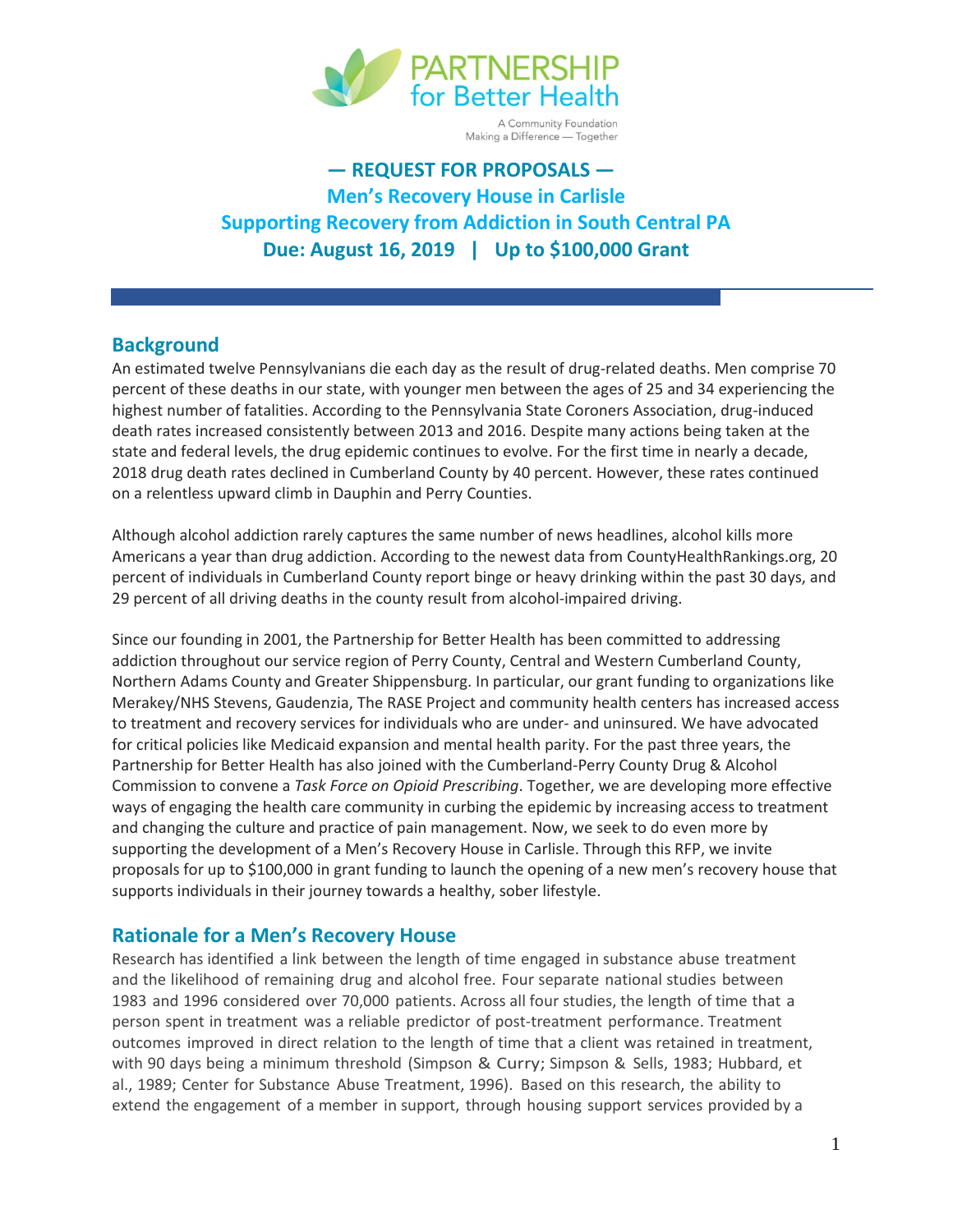recovery house should result in improved recovery of individuals with an addiction.

Staying away from "people, places and things" that are associated with a former addictive lifestyle is a key to sustaining recovery. Individuals who lack a home environment that includes significant others that actively support their recovery goals, as well as transportation to treatment and support group meetings, face a much greater risk of relapse. For people who may be homeless or for whom their previous living environment would undermine their ability to abstain from drug and alcohol use, recovery-focused housing can be essential. A high quality recovery house provides the chance for a fresh start when individuals return to the community after a period of residential treatment.

A women's recovery house in Carlisle, operated by The RASE Project, provides valuable services to women seeking a supportive environment to recover from addiction and launch a fresh start. Although men experience higher rates of substance use disorders, and even though Carlisle is the county seat, Carlisle lacks a recovery house for men. With its close proximity to the Cumberland County Courts, employment opportunities and county-based support services, Carlisle is an optimal location for a men's house.

This proposed recovery house will be specialized to serve men in early stage recovery from a substance use disorder.

# **Eligible Applicants**

Organizations with significant experience providing treatment and recovery services in Pennsylvania are encouraged to apply.

- 1. Must be a Legal Entity, preferred but not required to be registered as a nonprofit, 501(c)(3);
- 2. Has a track record of success in providing recovery and/or treatment services to individuals entering recovery. Experience running recovery houses preferred but not required;
- 3. Has no past or current criminal or civil legal action that would bring question about the opening of a recovery house in a community;
- 4. Has no record of registration on the Medical Assistance exclusion list;
- 5. Can demonstrate adequate financial resources to develop and sustain the cost of running a recovery house; and
- 6. To ensure close proximity to county services, CAT transportation and employment opportunities, the proposed facility must be located within the Borough of Carlisle.

Proposals are due on August 16, 2019 to the Partnership for Better Health. A scope of work, proposal requirements, project timeline and application instructions are shared below.

## **Proposal Requirements & Contact Information**

Proposals should be clear and compelling. Proposals **should not exceed twelve (12) pages**, excluding house rules, budget forms, organizational charts and biographies. Please include the key components below. Responses to key questions may be brief:

**I. Qualifications:** Provide a summary explaining why your organization is well qualified for to establish a men's recovery house in Carlisle, Pennsylvania. Include organizational profile, length of time engaged in addressing substance use disorders, plus examples of relevant work. Provide your mission statement and founding date. Include the type of services you currently provide in the Drug and Alcohol field and Mental Health field and how long your agency has provided these services. Identify any licenses your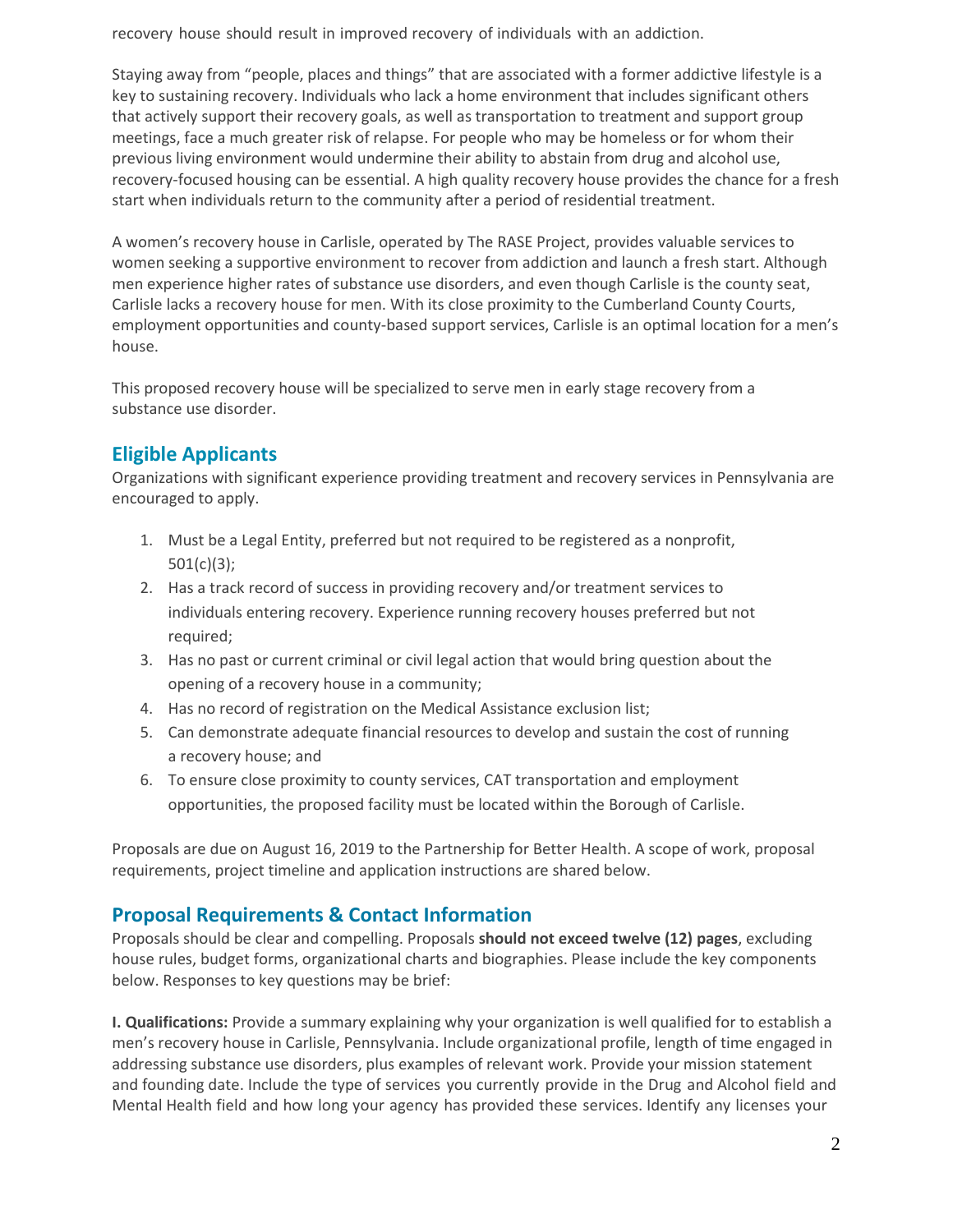agency possesses. Identify all recovery houses that your agency currently operates, including the address, target population served, number of persons in each home and how long the site has been operated as a recovery house. Describe your agency's experience in working with the Medicaid population.

**II. Facility Planning:** What steps will be taken to identify, renovate and open the house? During the oneyear project period, what will be achieved?

- A. Describe your site development plan, which could include but is not limited to the purchase and/or renovation of a property.
- B. As an attachment, please provide a timeline of all significant action steps that will be completed to open the recovery house and the associated projected dates to achieve each action step, up to full implementation.
- C. Your facility will be required to become licensed and comply with Pennsylvania's standards for recovery houses. How will you prepare to meet these pending requirements, which are anticipated to be released later this summer? [https://www.ddap.pa.gov/Pages/Recovery-](https://www.ddap.pa.gov/Pages/Recovery-House-Licensing.aspx)[House-Licensing.aspx](https://www.ddap.pa.gov/Pages/Recovery-House-Licensing.aspx)
- D. How will you ensure that your facility complies with the Borough of Carlisle's zoning requirements for regular residential housing or Group Housing? (Group Housing is permitted in zone C5 by right, zones C3 and C4 by special exception, plus all R-residential zones by right. See section "255-199" beginning on page 96 for more details: [https://www.carlislepa.org/wp](https://www.carlislepa.org/wp-content/uploads/2013/03/Boroughofcarlislezoningordinance.pdf)[content/uploads/2013/03/Boroughofcarlislezoningordinance.pdf](https://www.carlislepa.org/wp-content/uploads/2013/03/Boroughofcarlislezoningordinance.pdf)
- E. How will you ensure that the facility complies with the requirements of the Americans with Disabilities Act (ADA)[: https://www.ada.gov/2010\\_regs.htm](https://www.ada.gov/2010_regs.htm)
- F. Please describe if you would engage the public in the opening and/or oversight of the recovery house and, if so, how you would go about this process.
- G. Describe how the house will be sustained financially, beyond this opening year of operations. Please keep in mind that this is a one-time grant.

#### **III. Population Served**

- A. What is the planned capacity of your facility? How many residents would you serve?
- B. Please identify the intended target population (e.g., Medicaid eligible, persons with a mental illness and/or those persons who are being treated with medication for their illness).
- C. What is the minimum income expectation for a person who would reside in the facility? Will you accept persons who have SSI or Disability?
- D. Please note any additional criteria or qualities necessary for individuals wishing to reside at your facility that have not already been addressed in the previous questions. Are there any exclusionary criteria (e.g., medical or other issues) that may prevent you from accepting an individual at your facility.

#### **IV. House Rules & Practices**

- A. Please provide a written list of House Rules and a copy of any written agreements to be signed by residents upon arrival at your facility, if available. How will residents be made aware of the house rules? Who has authority to enforce the rules and what methods are used to ensure consistent enforcement of these rules?
- B. What steps will you take to establish and maintain a supportive environment for all residents? How will conflicts among residents be addressed?
- C. What safeguards will be in place to ensure the safety and protection of all residents?
- D. Please describe the purpose and frequency of house meetings. What issues are addressed at these meetings? Who runs the meetings?
- E. How long would an individual reside at your facility? Is there a maximum length of stay for a resident? If so, please describe.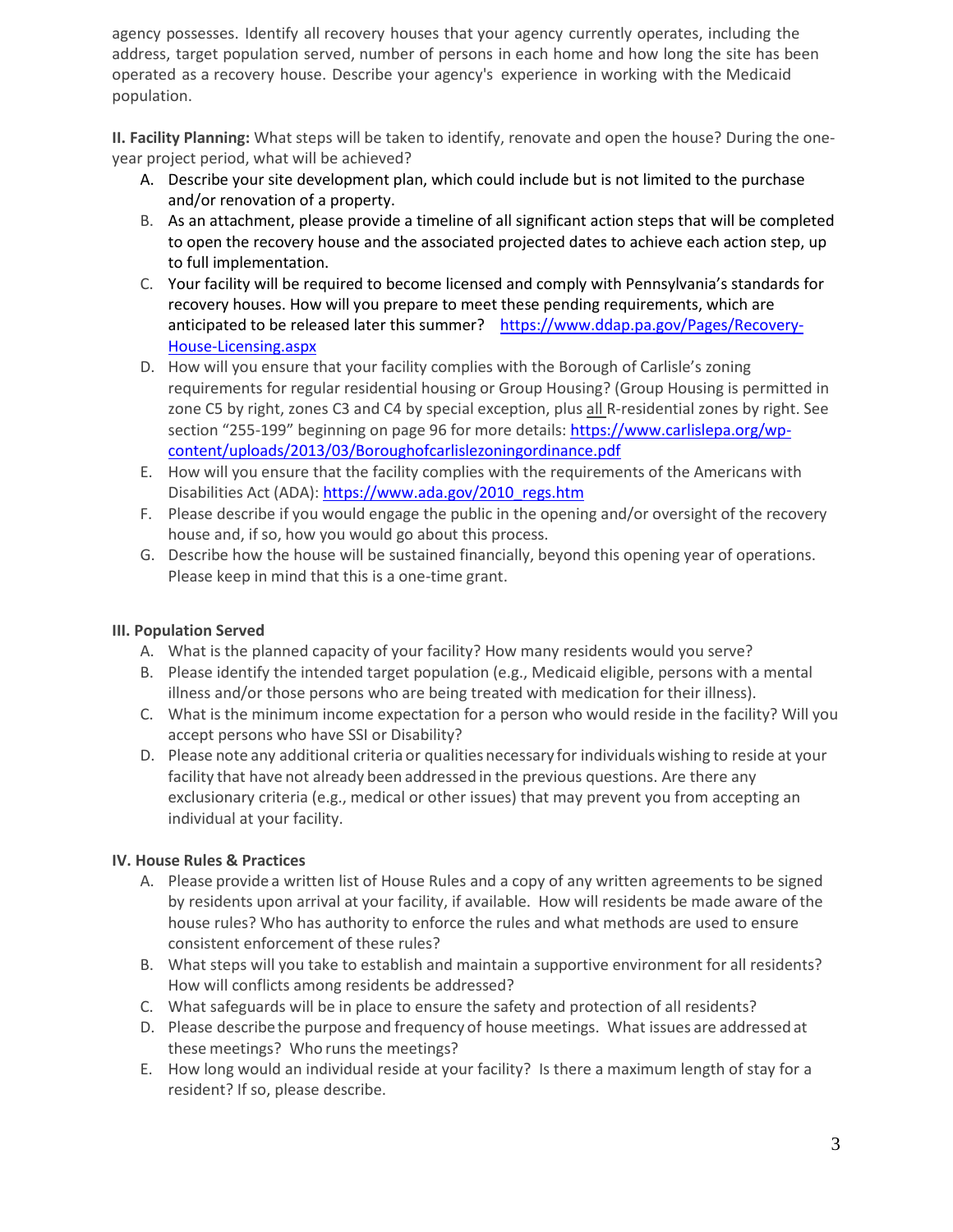- F. What fee is charged to reside in your facility and by what interval is this fee charged (e.g. daily, weekly, monthly)? Please list what is included in your fee (e.g. food, toiletries, linens).
- G. Recognizing that residents will be expected to participate in treatment and recovery support, how will your organization enforce and monitor these expectations?
- H. Some recovery communities are secular and others are faith-based. Please describe your organization's approach. Participation in faith-based activities may not be a requirement or expectation of residents.
- I. Please describe how any needed medications would be kept secure and monitored to prevent inappropriate use.
- J. How will your facility's policy to require abstinence from alcohol and illicit drug use among residents be monitored and enforced among residents?
- K. Will your facilitymake use of urinalysisor other drug testing procedures? If so, describe the circumstancesunder which such testing might be used.
- L. Share your organization's position on the use of Medication Assisted Treatment (MAT) as part of an individual's recovery and list the types of MAT that you will support in the recovery house.

#### **V. House Management**

- A. Will you employ staff members and, if so, please describe their responsibilities and describe the qualifications/hiring process that you take with employees.
- B. If you have a House Manager (or volunteers), will they live on-site? During what hours is your House Manager/staff present and available at the residence?
- C. How will criminal background checks be conducted prior to engaging house employees?

**VI. Budget:** Using the attached budget form, provide a detailed budget confirming plans for the use of funds. This award will total up to \$60,000 for an organization that plans to develop their men's recovery house at a property that they rent or lease, plus an additional \$40,000 to this same organization should they plan to purchase a property for the house (not rent or lease). Purchasing a permanent property is highly encouraged. Together, this creates a total grant funding opportunity of up to \$100,000, to be granted to one organization.

Budget expenditures should be well justified. These funds will be one time only funds that are to be expended within the designated 12 month period. The provider will be required to include a yearend accounting of expenses that may include but is not limited to the purchase of a home and the renovation of a property. The budget must also include the entire projected cost to operationalize the new men's recovery house, clearly distinguishing those costs that would be covered by the grant and the revenue source(s) that will cover the remaining costs. Include validation of the availability of the other funding sources or evidence of the capacity to finance these costs. Include a listing of any capital purchases that will be part of the start-up.

**VII. Organizational Chart:** Attach an organizational chart of your current structure and indicate where this project would fit within that structure.

#### **VIII. Biographies**

- A. Include brief bios for key individual(s) leading the project. Describe their professional and educational expertise, as well as their respective roles and responsibilities for the development of the men's recovery house. If you are selected as a finalist, you will be encouraged to bring key individuals to the interview.
- B. If your organization has an active oversight board or advisory group, please also include a complete list of members.

**IX. Three References:** Please include three references and a brief description of your organization's relationship with them. Include organization's name, address, phone number and contact person.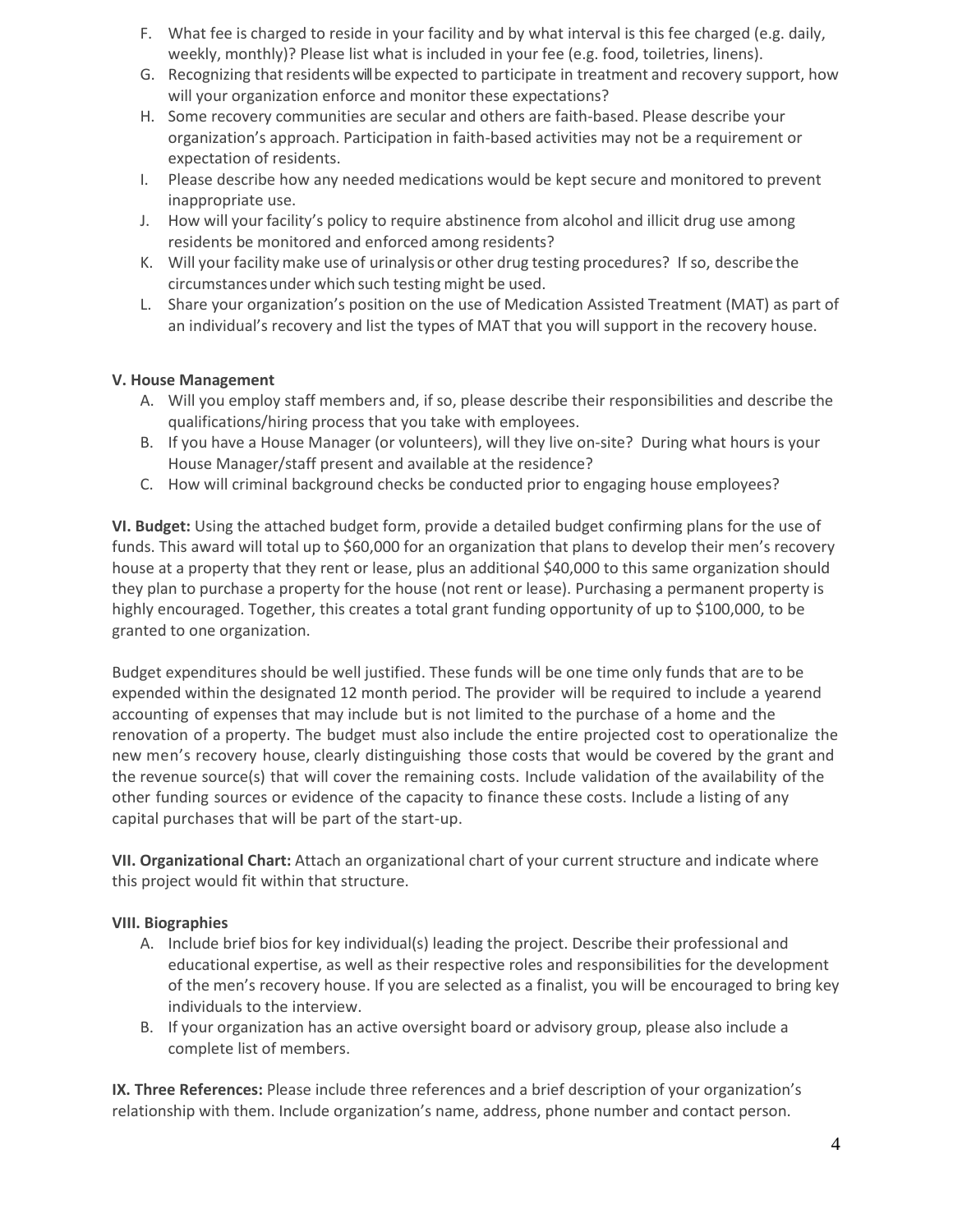## **Timeline**

Projects are expected to begin November 1, 2019. Applicants are encouraged to begin a property search process immediately, with the goal of securing a suitable property within six months. The project period is expected to include any necessary licensing and renovations. By the conclusion of the 12 month period, the property is expected to be open and accepting residents.

| <b>Proposed Project Timeline</b> |                         |  |
|----------------------------------|-------------------------|--|
| Release of RFP                   | June 6, 2019            |  |
| Proposals Due                    | August 16, 2019         |  |
| <b>Finalists Notified</b>        | September 6, 2019       |  |
| <b>Finalist Interviews</b>       | September 9 to 27, 2019 |  |
| <b>Selection Announced</b>       | October 10, 2019        |  |
| <b>Anticipated Start Date</b>    | <b>November 1, 2019</b> |  |
| <b>Completion Date</b>           | October 31, 2020        |  |

### **Application Process**

Final proposals may be submitted on or before August 16, 2019, via email to Casandra Jewell at: [CJewell@ForBetterHealthPA.org.](mailto:CJewell@ForBetterHealthPA.org) Please feel free to direct possible questions about this RFP to Executive Director, Becca Raley (717-960-9009 x4) or Carol Thorton, Director of Grants & Public Policy (717-960-9009 x 7).

 **Confirmation:** You will receive an email confirming our receipt of your proposal within two business days. If you have not heard from us by then, please call so that we can ensure we have received all of your materials (Casandra: 717-960-9009 x0).

## **Proposal Review & Selection Process**

A proposal selection committee comprised of members of the Partnership for Better Health and the Cumberland-Perry Drug & Alcohol Commission will consider each proposal carefully. Please keep in mind that the submission of a proposal does not entitle an organization to grant funding, even if only one response is received. The Partnership reserves the right to withdraw or modify this RFP based upon programmatic decisions, quality of responses and external changes that may substantially affect the nature of this funding opportunity.

The proposal selection committee will base their selection upon the following steps.

**Step 1 — Review of Qualifications:** We will determine which organization is best qualified to develop a men's recovery house in Carlisle based upon: quality of proposals, fit with *selection criteria featured herein* and demonstrated track record of success.

**Step 2 — Follow up Q & A and Interviews with Finalists**: Follow up questions will be issued to providers, as needed. We then anticipate inviting no more than 3 organizations to meet with us for an oral presentation of the proposal and interviews.

**Step 3** — **Calls to Listed References:** The Partnership for Better Health will contact listed references to affirm capacity to deliver and sustain high quality recovery house services.

**Step 4** — The Partnership for Better Health's **Board of Trustees will vote** to approve the final grant award.